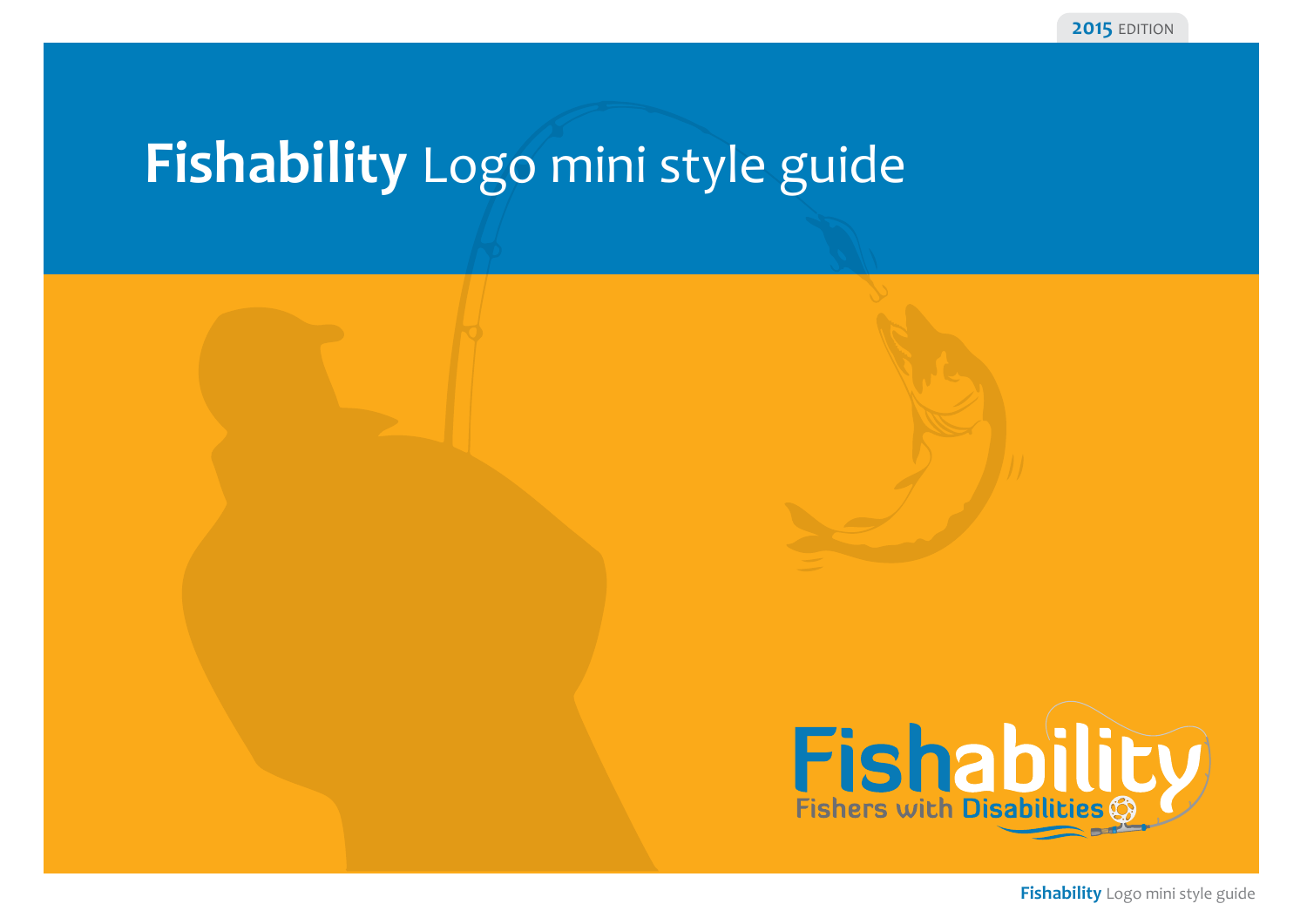#### **The Fishability Brand** | introduction



**Fishability (Fishers with Disabilities) is a not for profit association that delivers programs and activities designed to increase the active involvement of people requiring support with recreational fishing.**

Fishability has, since 2000 provided fishing opportunities for Western Australians living with disabilities. With the support from the Western Australian peak body for recreational fishing, Recfishwest and the Department of Fisheries, Fishability has promoted fishing as a means of acceptance and inclusion.



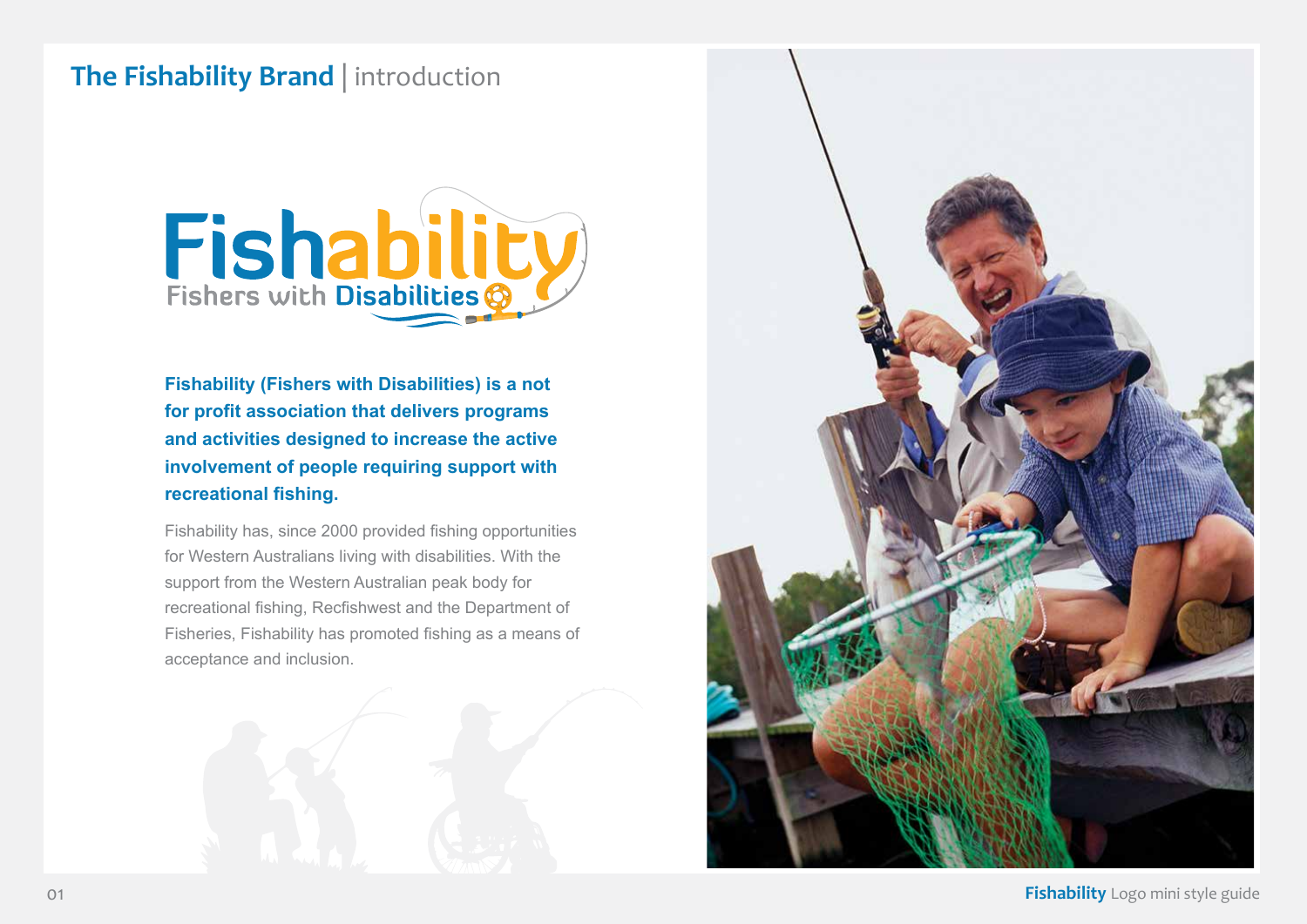#### **Fishability Identity Style Guide** | introduction

**Welcome to the Fishability identity guidelines. These guidelines are designed to help you deliver clear, consistent and compelling communications to employees and volunteers bringing the Fishability brand to life at every touchpoint.**

The visual identity guidelines have been developed to ensure that Fishability's brand identity, imagery, colour palette and graphic elements are applied consistently to our brand collateral and promotional material. The standards outlined in these guidelines apply to all communication, corporate stationery, advertising, print, signage and promotional items. To ensure our identity is consistently applied, please follow the specifications in these guidelines. Various colour formats and file types have been provided for a range of applications and media channels. Please ensure the correct format and colour variant is selected for the appropriate application to best present our identity.





# **Fishers with Disabiliti**

**The brand is a powerful business tool, and used effectively can shape attitudes and inspire confidence.**

**To ensure the integrity of Fishability's brand is upheld, it is important to follow the guidelines in this document. By doing so the brand will remain strong, intact and undiluted.**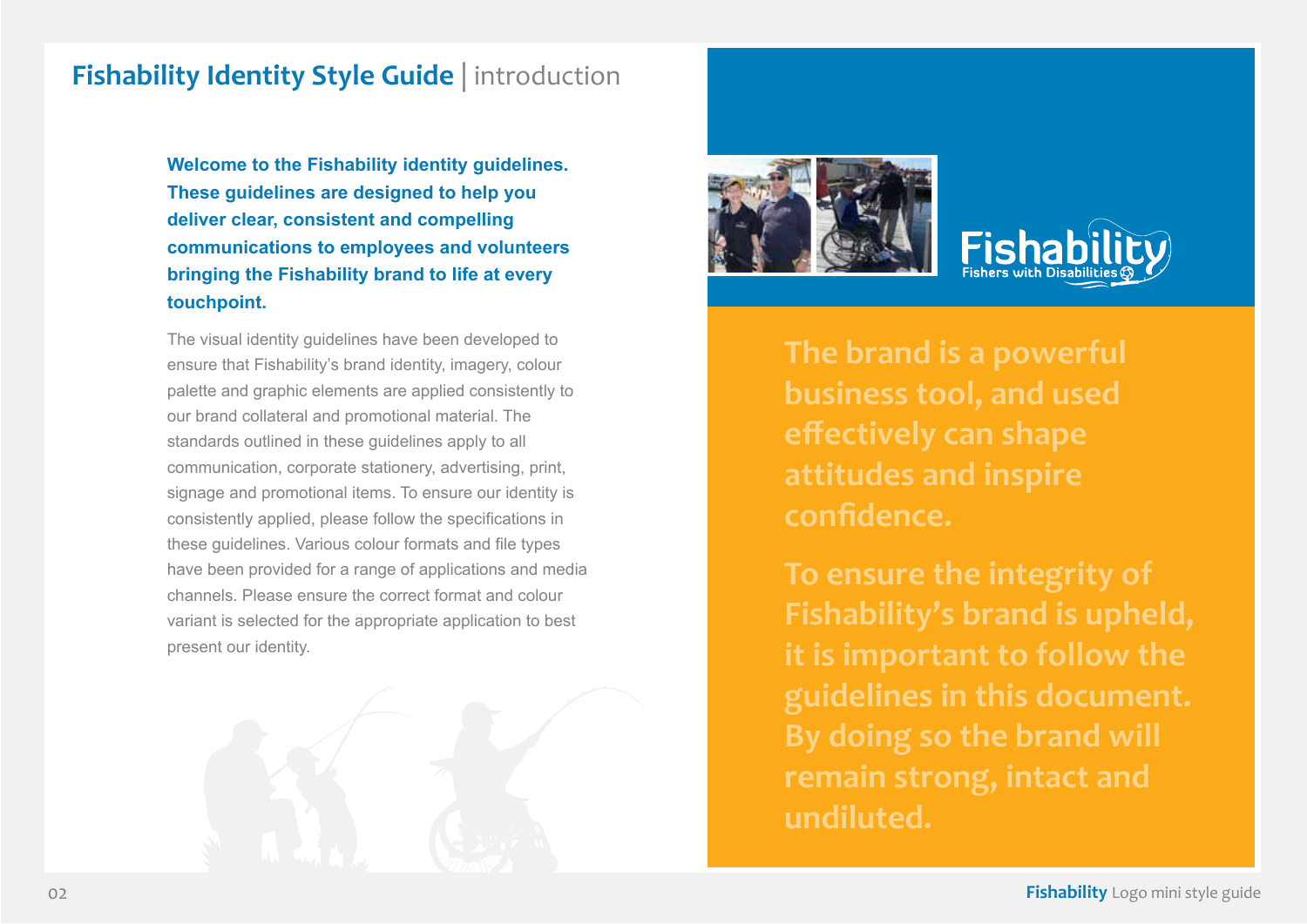#### **Logo** | master brand and colours; Paint

**The brand's single most important identity tool is the logo. For this reason it is important that it is always used consistently and never altered in any way.**

A couple of variations are available to allow some flexibility in application. (See next page).

master logo | full colour

Fishabilit Fishers with Disabilities



Please adhere to these colour specifications supplied at all times to keep consistency in the brand identity.

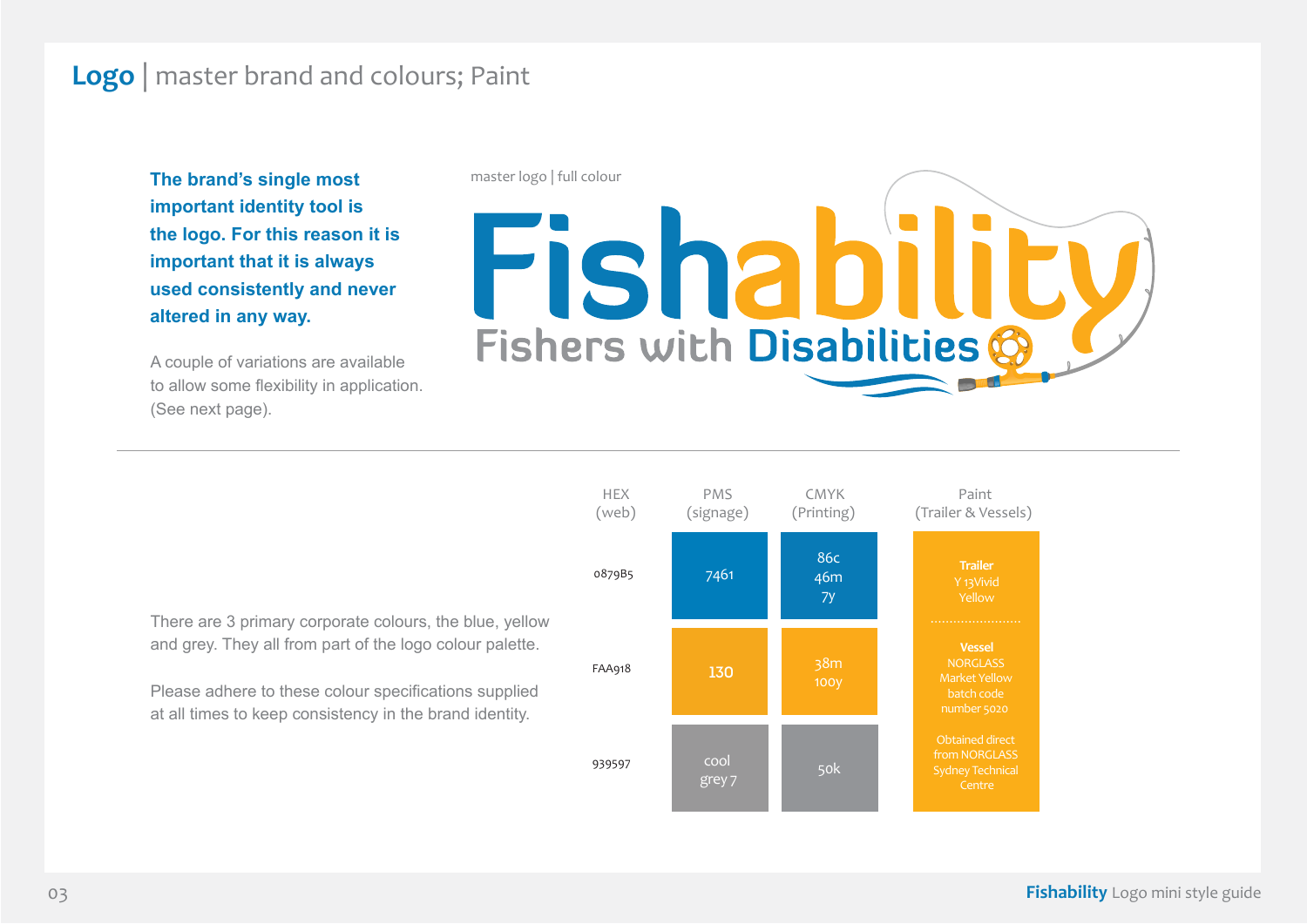#### **Logo** | variations

#### **Special versions of the logo have been created for design & application flexibility.**

Use the following logo variation examples shown on this page. Please use discretion when using the logo by selecting the most appropriate version for the application.

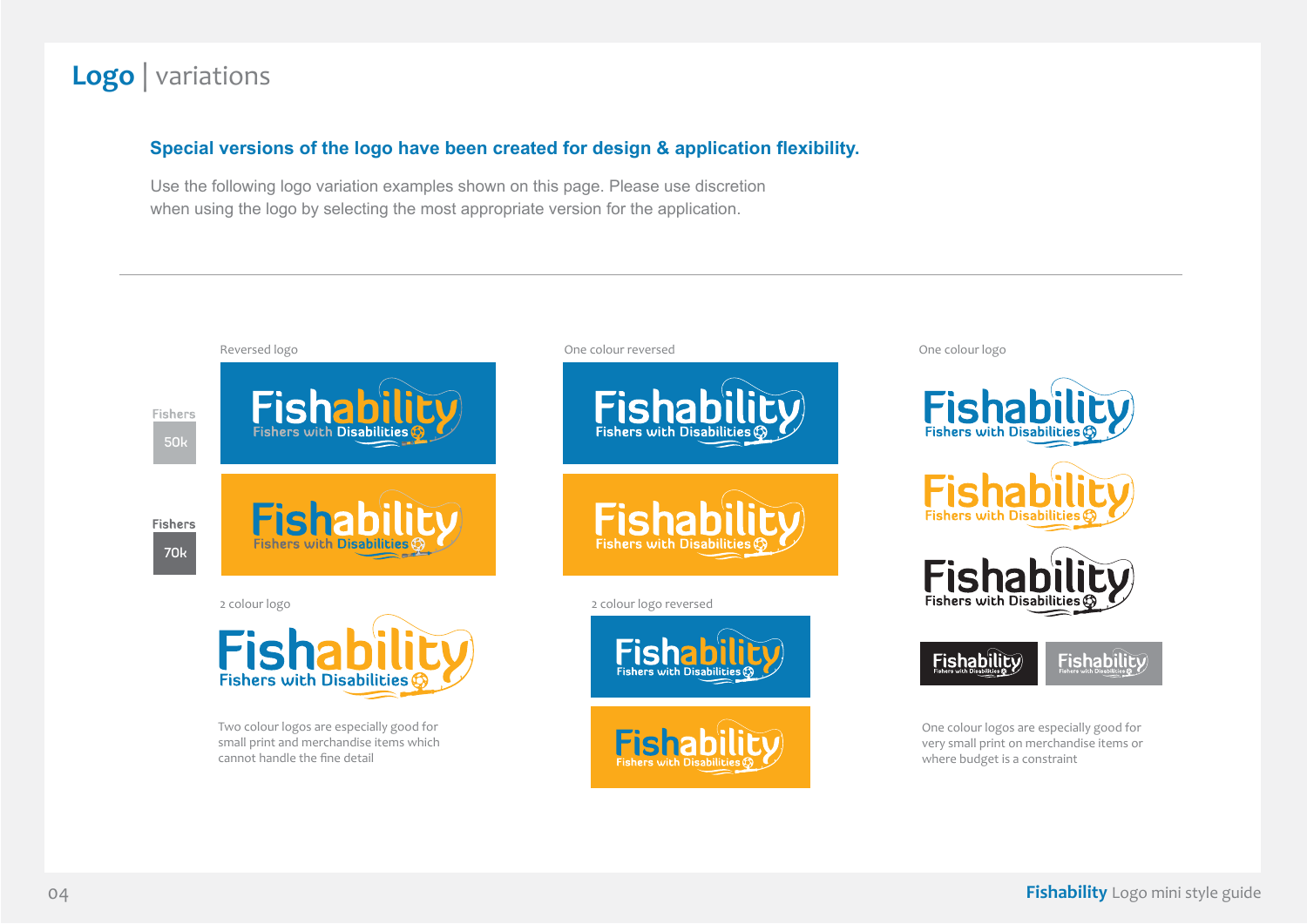#### **Fishability Typefaces (Fonts)**

**The awareness of fonts and typography has become a bigger part of mainstream culture and an integral part of the corporate identity.**

The brand is the unique personality that identifies a product or service. Design gives it the visual instantiation of a brand. The selection of typefaces and the arrangement of them can be as important as the use of colour, images or abstract graphics in the creation and recognition of a brand.



The logo font is **Diavlo BOLD II** has been used The logo font is **Diavlo BOLD II** has been us<br>exclusively for the design of the logo.<br>**It is not to be used for any other purposes.** 

#### **Candara** (Display font for Headlines)

Candara (11) - Candara is to be used in sentence case for headings, sub-headings, pull out quotes and introduction paragraphs.

### ABCDEFGHIJKLMNOPQRSTUVWXYZ abcdefghijklmnopqrstuvwxyz

## **ABCDEFGHIJKLMNOPQRSTUVWXYZ abcdefghijklmnopqrstuvwxyz**

#### Arial (Font for text and subheads)

Arial (11) – Arial Regular is to be used in sentence case for all general body text settings and for stationary. Use Arial Bold where extra emphasis is required.

ABCDEFGHIJKLMNOPQRSTUVWXYZ abcdefghijklmnopqrstuvwxyz 1234567890

#### **ABCDEFGHIJKLMNOPQRSTUVWXYZ abcdefghijklmnopqrstuvwxyz 1234567890**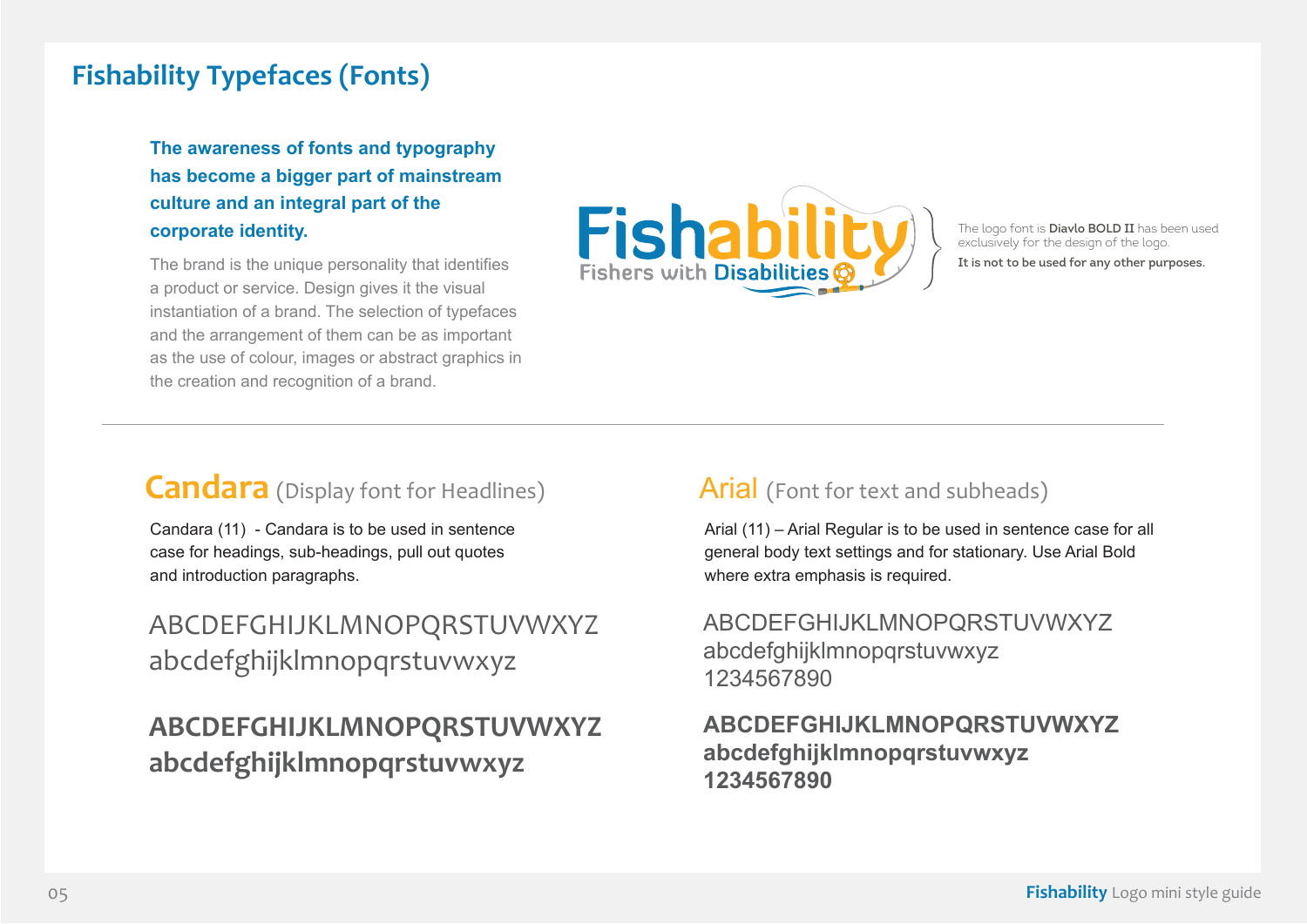## **Logo uses** | do's & dont's



#### **Using the various logo formats**

The logo has various formats for use. This guide will show you some examples of how it may be used.

While the master logo looks really clean on a white background, the versions on its own colour work well on design collateral to enhance the corporate colours. One colour logos are usually reserved for when application or budget does not allow for full colour.



#### **Do not devalue the brand**

**Fishability** 

Always used supplied logo artwork and adhere to the style guide. The logo should never be stretched, pulled, extended, condensed or any part thereof adjusted. Do not used the logo on any colour except white or it's own corporate colour. Light background of 10% or less. Whilst it's not always possible to obtain the exact colour for merchandise try get colours similar to the corporate palette.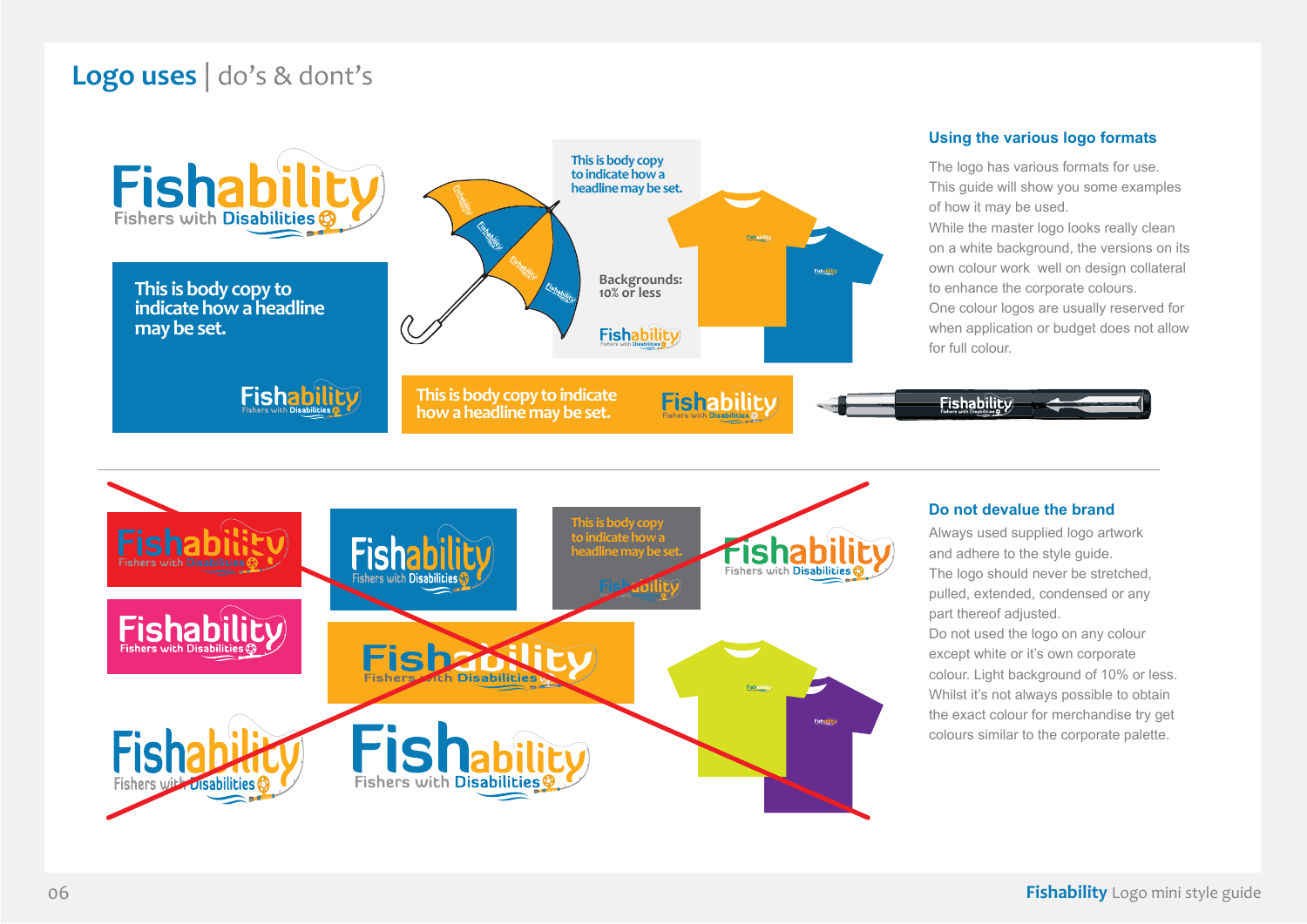#### **Logo** | artwork and formats

**Just because you can see an image clearly on your screen does not mean it can be printed any bigger than you see it without it becoming blurry and pixelated. Logo files in a vector format, can enlarged and they remain crisp and clear.**

Bitmap graphics (usually JPG & PNG) are made up of small dots (pixels) and can only be printed as large as they are initially created, any bigger and they start to pixelate. Vector graphics can be made as big as you like and they are always clear as they are built up of mathematical calculations (vectors), so each time you change the size it can recalculate.

The most common file formats you will find Vector graphics in are EPS & PDF

The most common file formats you will find Bitmap graphics in are JPEG, JPG, TIFF & GIF

**See the next page for a guide of best logo artwork format to use/supply.**